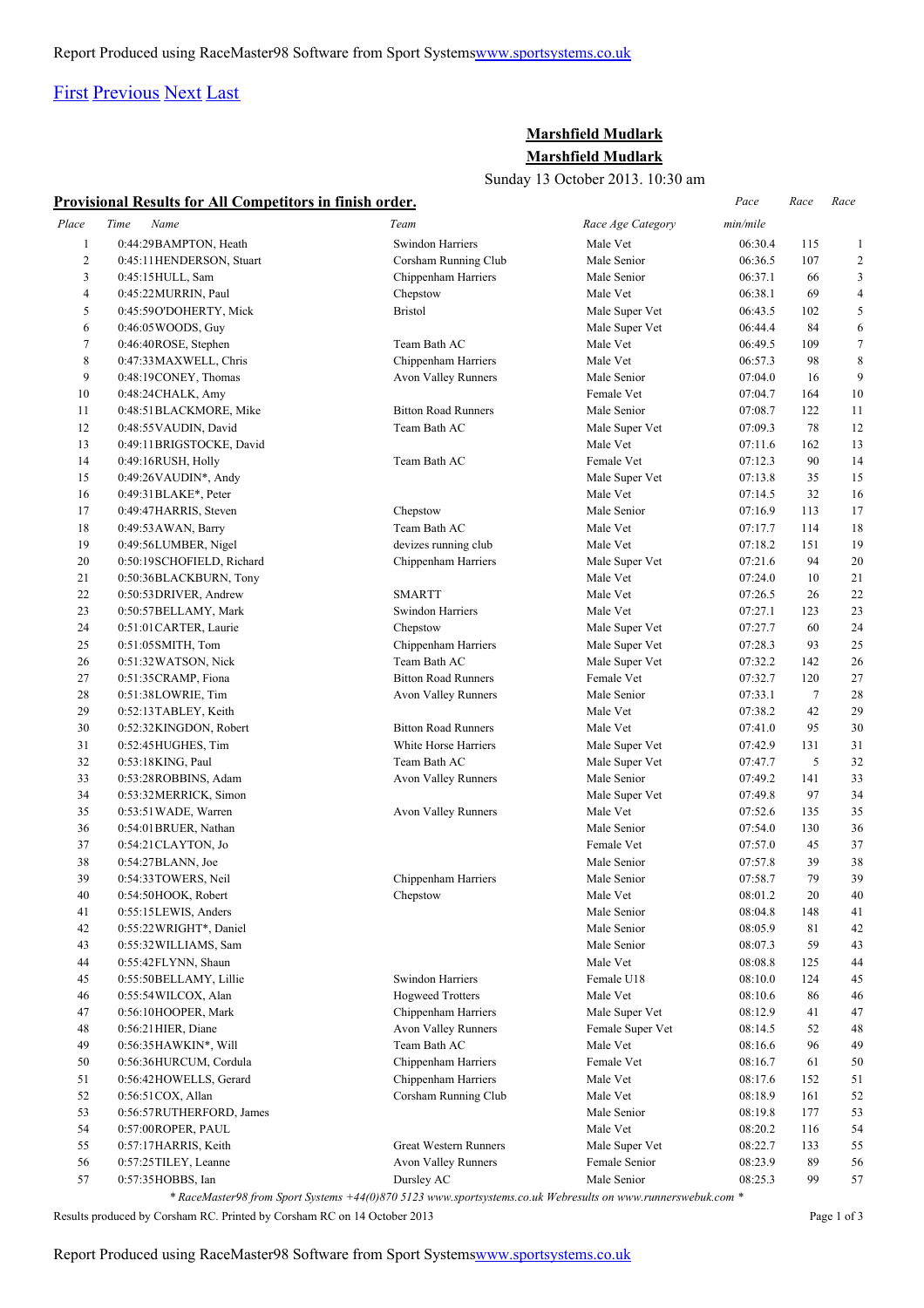# [First](http://www.corshamrunningclub.co.uk/Mudlark/Results/2013/Mudlark.html) [Previous](http://www.corshamrunningclub.co.uk/Mudlark/Results/2013/Mudlark.html) [Next](http://www.corshamrunningclub.co.uk/Mudlark/Results/2013/MudlarkPage3.html) [Last](http://www.corshamrunningclub.co.uk/Mudlark/Results/2013/MudlarkPage3.html)

Marshfield Mudlark, Marshfield Mudlark - Sunday 13 October 2013. 10:30 am

|       | Provisional Results for All Competitors in finish order. |                            |                   | Pace     | Race           | Race |
|-------|----------------------------------------------------------|----------------------------|-------------------|----------|----------------|------|
| Place | Time<br>Name                                             | Team                       | Race Age Category | min/mile |                |      |
| 58    | 0:57:37 BELL, Christian                                  | <b>SMARTT</b>              | Male Senior       | 08:25.6  | 153            | 58   |
| 59    | 0:58:21 WATTS, Steve                                     | Calne Road Runners         | Male Super Vet    | 08:32.1  | 63             | 59   |
| 60    | $0:58:22$ COX, Yvonne                                    | <b>Emersons Green</b>      | Female Super Vet  | 08:32.2  | 19             | 60   |
| 61    | 0:58:24 TILEY, Neil                                      | <b>Slinn Allstars</b>      | Male Super Vet    | 08:32.5  | 103            | 61   |
| 62    | 0:58:30 CREBER, Andy                                     | Chepstow                   | Male Super Vet    | 08:33.4  | 65             | 62   |
| 63    | 0:58:39 WOOD, Nick                                       | <b>Calne Road Runners</b>  | Male U18          | 08:34.7  | 64             | 63   |
| 64    | 0:58:41 ECCLESTON, Chris                                 |                            | Male Vet          | 08:35.0  | 127            | 64   |
| 65    | 0:58:43 MACDERMOTT, Edward                               |                            | Male Senior       | 08:35.3  | 129            | 65   |
| 66    | 0:58:48 BONNEY, Jan                                      |                            | Female Vet        | 08:36.0  | 168            | 66   |
| 67    | 0:58:54 MCLEOD, Chris                                    |                            | Male Senior       | 08:36.9  | 175            | 67   |
| 68    | 0:58:59 DAWES*, Ian                                      |                            | Male Senior       | 08:37.6  | 178            | 68   |
| 69    | 0:59:17 BUTLER, Graham                                   | <b>SMARTT</b>              | Male Super Vet    | 08:40.2  | 158            | 69   |
| 70    | 0:59:43 MALLABAND*, Stephen                              |                            | Male Senior       | 08:44.1  | 82             | 70   |
| 71    | 0:59:47 HUTCHESON, James                                 | Chippenham Harriers        | Male Vet          | 08:44.6  | 80             | 71   |
| 72    | 0:59:50 GREEN, Scott                                     |                            | Male Vet          | 08:45.1  | 111            | 72   |
| 73    | 0:59:52 MORRIS, Jan                                      | Chepstow                   | Female Super Vet  | 08:45.4  | 112            | 73   |
| 74    | 0:59:57 SCOTT, Ben                                       |                            | Male Senior       | 08:46.1  | 167            | 74   |
| 75    | 0:59:58 WIGFIELD, Ilana                                  | Team Bath AC               | Female Super Vet  | 08:46.2  | 43             | 75   |
| 76    | $0:59:59$ COX, Nigel                                     | Emersons Green             | Male Super Vet    | 08:46.4  | 18             | 76   |
| 77    | 1:00:02 RUTHERFORD, Matt                                 |                            | Male Senior       | 08:46.8  | 180            | 77   |
| 78    | 1:00:05 EGAN*, Paul                                      |                            | Male Super Vet    | 08:47.3  | 49             | 78   |
| 79    | 1:00:22 BRAIN*, Ed                                       |                            | Male Vet          | 08:49.8  | 75             | 79   |
| 80    | 1:00:27 DAVIDSON, ANNA                                   |                            | Female Senior     | 08:50.5  | 169            | 80   |
| 81    | 1:00:32 HALL, Andrea                                     | <b>Bitton Road Runners</b> | Female Super Vet  | 08:51.2  | 132            | 81   |
| 82    | 1:00:42 RAYNES, Brett                                    |                            | Male Vet          | 08:52.7  | 117            | 82   |
| 83    | 1:00:44 ALEXANDER, Simon                                 | <b>Avon Valley Runners</b> | Male Vet          | 08:53.0  | 88             | 83   |
| 84    | 1:01:04 WALPOLE, Rob                                     |                            | Male Vet          | 08:55.9  | 160            | 84   |
| 85    | 1:01:54 STEWART-TANNER, Sue                              | Chippenham Harriers        | Female Super Vet  | 09:03.2  | 92             | 85   |
| 86    | 1:02:09 REDMAN*, Stewart                                 |                            | Male Vet          | 09:05.4  | 83             | 86   |
| 87    | 1:02:17 MCGUIRE*, Rhidian                                |                            | Female Senior     | 09:06.6  | 30             | 87   |
| 88    | 1:02:21 SHAND, Michael                                   |                            | Male Senior       | 09:07.2  | 40             | 88   |
| 89    | 1:02:30 KEARSEY, Debbie                                  | Corsham Running Club       | Female Super Vet  | 09:08.5  | 17             | 89   |
| 90    | 1:02:35 ASHTON, Gerry                                    | Chepstow                   | Male Super Vet    | 09:09.2  | 136            | 90   |
| 91    | 1:02:48 HAWKINS, Vanessa                                 | <b>Bitton Road Runners</b> | Female Super Vet  | 09:11.1  | 147            | 91   |
| 92    | 1:03:40 BAGSHAW, David                                   | Avon Valley Runners        | Male Vet          | 09:18.7  | 105            | 92   |
| 93    | 1:03:54 HOBBS, Bernard                                   | Avon Valley Runners        | Male Super Vet    | 09:20.8  | 145            | 93   |
| 94    | 1:04:07 WALTON*, Emily                                   |                            | Female U18        | 09:22.7  | 55             | 94   |
| 95    | 1:04:17 MITCHELL, Nick                                   |                            | Male Vet          | 09:24.1  | 57             | 95   |
| 96    | 1:04:20 BUTCHER, Michael John                            | Team Bath AC               | Male Super Vet    | 09:24.6  | 15             | 96   |
| 97    | 1:04:27 FEENAN, Jill                                     |                            | Female Super Vet  | 09:25.6  | 181            | 97   |
| 98    | 1:04:35 LANERTON, Frank                                  | Avon Valley Runners        | Male Super Vet    | 09:26.8  | 146            | 98   |
| 99    | $1:04:41$ SEWELL*, John                                  |                            | Male Super Vet    | 09:27.6  | 179            | 99   |
| 100   | 1:04:43 SLATOR, Tim                                      | Team Bath AC               | Male Super Vet    | 09:27.9  | 73             | 100  |
| 101   | 1:04:44 BRETT, Caroline                                  |                            | Female Senior     | 09:28.1  | 46             | 101  |
| 102   | 1:04:46 SNELL*, Will                                     |                            | Male U18          | 09:28.4  | 157            | 102  |
| 103   | 1:04:46 EVANS, Michael                                   | Chepstow                   | Male Super Vet    | 09:28.4  | $\overline{2}$ | 103  |
| 104   | 1:05:15 ELVERS, Karen                                    | Chepstow                   | Female Vet        | 09:32.6  | 21             | 104  |
| 105   | 1:05:23 COOPER, Adele                                    | Avon Valley Runners        | Female Super Vet  | 09:33.8  | 50             | 105  |
| 106   | 1:05:33 POOLEY, Trevor                                   |                            | Male Super Vet    | 09:35.2  | 76             | 106  |
|       |                                                          |                            |                   |          |                |      |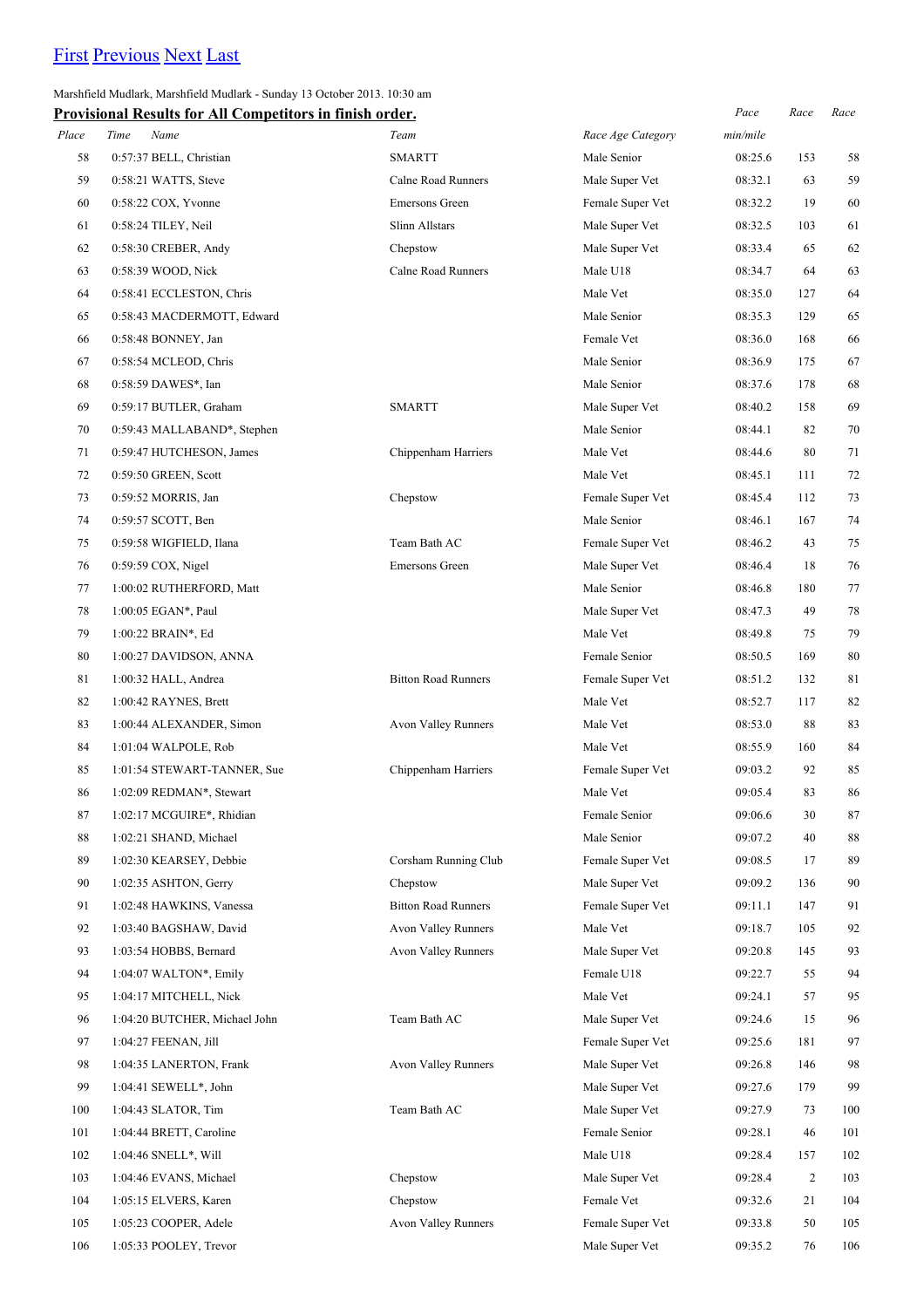| 107 | 1:05:48 EVANS, Denise                                                                                        | Chepstow             | Female Super Vet | 09:37.4 |                | 107 |  |
|-----|--------------------------------------------------------------------------------------------------------------|----------------------|------------------|---------|----------------|-----|--|
| 108 | 1:05:54 FISHER, Michael                                                                                      |                      | Male Senior      | 09:38.3 | $\overline{4}$ | 108 |  |
| 109 | 1:05:57 PAINE, Helen                                                                                         |                      | Female Senior    | 09:38.8 | 31             | 109 |  |
| 110 | 1:05:58 DUNCAN, Stuart                                                                                       | Chepstow             | Male Super Vet   | 09:38.9 | 47             | 110 |  |
| 111 | 1:06:20 SNELL*, Graham                                                                                       |                      | Male Super Vet   | 09:42.1 | 156            | 111 |  |
| 112 | 1:06:28 COOK, Alan                                                                                           |                      | Male Super Vet   | 09:43.3 | 155            | 112 |  |
| 113 | 1:06:30 SMITH, Toresa                                                                                        | devizes running club | Female Super Vet | 09:43.6 | 149            | 113 |  |
| 114 | 1:06:43 BROWNE, Helen                                                                                        | <b>SMARTT</b>        | Female Super Vet | 09:45.5 | 62             | 114 |  |
| 115 | 1:06:47 PAKI, Len                                                                                            | Chippenham Harriers  | Male Super Vet   | 09:46.1 | 91             | 115 |  |
| 116 | 1:07:17 TATTAM, Michael                                                                                      |                      | Male Super Vet   | 09:50.5 | 171            | 116 |  |
| 117 | 1:07:40 BUXTON, Louise                                                                                       |                      | Female Super Vet | 09:53.8 | 11             | 117 |  |
|     | * RaceMaster98 from Sport Systems +44(0)870 5123 www.sportsystems.co.uk Webresults on www.runnerswebuk.com * |                      |                  |         |                |     |  |

Results produced by Corsham RC. Printed by Corsham RC on 14 October 2013 Page 2 of 3

## Report Produced using RaceMaster98 Software from Sport System[swww.sportsystems.co.uk](http://www.sportsystems.co.uk/)

## [First](http://www.corshamrunningclub.co.uk/Mudlark/Results/2013/Mudlark.html) [Previous](http://www.corshamrunningclub.co.uk/Mudlark/Results/2013/MudlarkPage2.html) [Next](http://www.corshamrunningclub.co.uk/Mudlark/Results/2013/MudlarkPage3.html#) [Last](http://www.corshamrunningclub.co.uk/Mudlark/Results/2013/MudlarkPage3.html#)

### Marshfield Mudlark, Marshfield Mudlark - Sunday 13 October 2013. 10:30 am

|       | <b>Provisional Results for All Competitors in finish order.</b> |                         |                   | Pace     | Race | Race |
|-------|-----------------------------------------------------------------|-------------------------|-------------------|----------|------|------|
| Place | Name<br>Time                                                    | Team                    | Race Age Category | min/mile |      |      |
| 118   | 1:07:51 DOEL, Jonathan                                          |                         | Male Vet          | 09:55.4  | 106  | 118  |
| 119   | 1:08:07 JEFFERIES, Louise                                       | Team Bath AC            | Female Super Vet  | 09:57.8  | 137  | 119  |
| 120   | 1:08:14 SCOTFORD, Hamish                                        | Corsham Running Club    | Male U18          | 09:58.8  | 70   | 120  |
| 121   | 1:08:26 LUFF, Max                                               | Corsham Running Club    | Female Vet        | 10:00.6  | 77   | 121  |
| 122   | 1:08:29 HOBBS, Roland                                           | Dursley AC              | Male Super Vet    | 10:01.0  | 100  | 122  |
| 123   | 1:08:44 BARNES, Richard                                         | RR1289                  | Male Super Vet    | 10:03.2  | 144  | 123  |
| 124   | $1:08:51$ DODD, Joyce                                           | Chepstow                | Female Super Vet  | 10:04.2  | 101  | 124  |
| 125   | 1:09:08 GROVE, Daniel                                           |                         | Male Senior       | 10:06.7  | 104  | 125  |
| 126   | 1:09:17 HOWELLS, Jayne                                          |                         | Female Super Vet  | 10:08.0  | 56   | 126  |
| 127   | 1:09:18 PAICE, Neil                                             | <b>Hogweed Trotters</b> | Male Vet          | 10:08.2  | 85   | 127  |
| 128   | 1:09:28 FINCH, Dick                                             | Chepstow                | Male Super Vet    | 10:09.6  | 110  | 128  |
| 129   | 1:09:42 SCOTFORD, Paul                                          | Corsham Running Club    | Male Vet          | 10:11.7  | 71   | 129  |
| 130   | 1:09:47 WALKER, David                                           | Chippenham Harriers     | Male Vet          | 10:12.4  | 134  | 130  |
| 131   | 1:09:59 HUCKLEBRIDGE, Mark                                      |                         | Male Senior       | 10:14.2  | 173  | 131  |
| 132   | 1:10:24 ECCLESTON, Zoe                                          |                         | Female Super Vet  | 10:17.8  | 126  | 132  |
| 133   | 1:10:25 BARTLETT, Lucinda                                       |                         | Female Super Vet  | 10:18.0  | 128  | 133  |
| 134   | 1:11:11 TRUTCH, Steve                                           |                         | Male Vet          | 10:24.7  | 14   | 134  |
| 135   | 1:11:12 CLARKE, Denis                                           |                         | Male Super Vet    | 10:24.8  | 108  | 135  |
| 136   | 1:11:17 GRAY, Tom                                               |                         | Male Senior       | 10:25.6  | 58   | 136  |
| 137   | 1:11:19 CLARKE, Jane                                            | Corsham Running Club    | Female Vet        | 10:25.9  | 44   | 137  |
| 138   | 1:11:20 COPEMAN, Bonnie                                         |                         | Female Vet        | 10:26.0  | 22   | 138  |
| 139   | 1:11:27 MARTIN, Thomas                                          |                         | Male Senior       | 10:27.0  | 121  | 139  |
| 140   | 1:11:46 AIKEN*, Bill                                            |                         | Male Super Vet    | 10:29.8  | 6    | 140  |
| 141   | 1:12:33 BAIN, Helen                                             | devizes running club    | Female Super Vet  | 10:36.7  | 150  | 141  |
| 142   | 1:12:57 SAMWAYS, Leigh                                          |                         | Female Vet        | 10:40.2  | 176  | 142  |
| 143   | 1:13:04 BAYLIS, Jane                                            | Chepstow                | Female Super Vet  | 10:41.2  | 24   | 143  |
| 144   | 1:14:04 GIBBS*, Gary                                            |                         | Male Vet          | 10:50.0  | 87   | 144  |
| 145   | 1:14:19 DEVENISH, Malcolm                                       | Pewsey Vale RC          | Male Super Vet    | 10:52.2  | 27   | 145  |
| 146   | 1:15:11 LAKIN, Marie                                            | <b>Bristol</b>          | Female Senior     | 10:59.8  | 163  | 146  |
| 147   | 1:15:17 PERRY, Colin                                            |                         | Male Super Vet    | 11:00.7  | 118  | 147  |
| 148   | 1:15:45 JACOBS, Angela                                          | southville running club | Female Senior     | 11:04.8  | 33   | 148  |
| 149   | 1:16:07 SCHOFIELD, Ellie                                        | southville running club | Female Senior     | 11:08.0  | 166  | 149  |
| 150   | 1:16:19 GARCIA-PUENTE*, Blanca                                  |                         | Female Super Vet  | 11:09.7  | 34   | 150  |
| 151   | $1:16:59$ RYMER, Jane                                           | Chepstow                | Female Super Vet  | 11:15.6  | 9    | 151  |